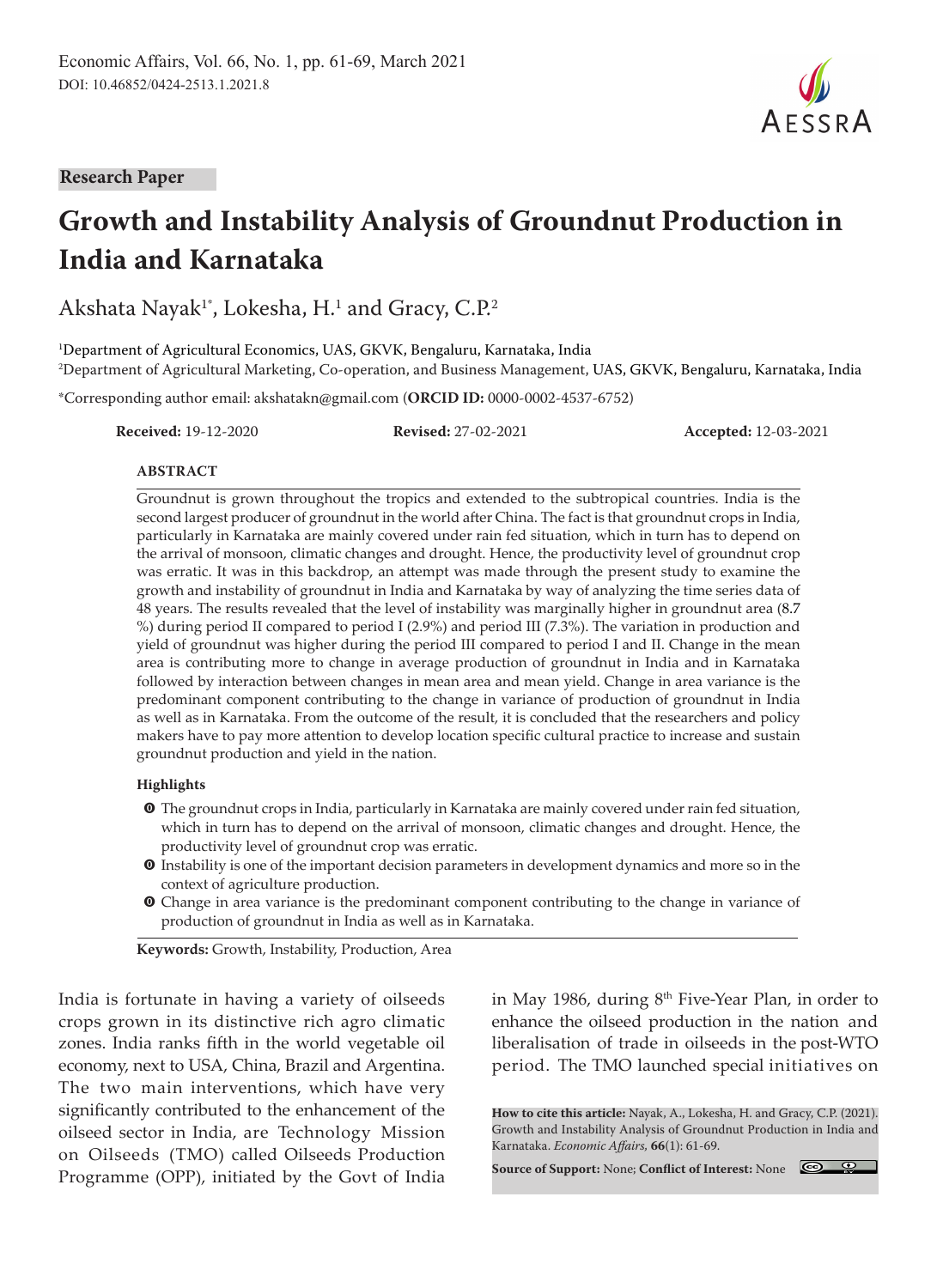several critical fronts such as improvement of oilseed production and processing technology, additional support to oilseed farmers and processors and enhanced customs duty on the import of edible oils and also programme was designed to supplement the efforts of the state governments' for enhancing the production and productivity of various oilseed crops such as groundnut, soybean, safflower, sunflower, sesamum, rapeseed/mustard, castor, linseed and niger seeds.

A wide range of oilseed crops are grown in diverse agro-climatic regions but the growth performance of these oilseed crops is facing various kinds of risks over period and across the different agroclimate regions. Many biotic, abiotic, technological, institutional and socio-economic constraints inhibit exploitation of the yield potential of many oilseed crops especially in the case of groundnut. The fact that groundnut crops in Karnataka are mainly covered under rain fed situation, which in turn has to depend on the arrival of monsoon, climatic changes and drought. Hence, the productivity level of groundnut crop was erratic. Rising input prices, lack of availability of good quality inputs and insufficient extension services have negative impact on the production of oilseeds in Karnataka.

Among the oilseed crops, groundnut also called as peanut enjoys a predominant status in the oilseeds profile of the country. Groundnut belongs to the Papillionaceae family, and is called as "king of oilseeds" as well as 'poor man's cashew nut' and 'wondernut'. Groundnut contains around 40 – 50 percent of oil. Groundnut oil is used as edible oil in many countries and after oil extraction; oil cake is used as feed for cattle. Groundnut has ability to survive in less favourable agro-climatic conditions. Groundnut ranks fifth which account for 7.3 per cent of the total world oilseed production after soybean, rapeseed, cotton and sunflower (www. soystats.com). India is the second largest producer of groundnut in the world after China (GOI, 2017). In India, the production of groundnut was 6727.18 tonnes in an area of 4730.76 thousand hectares during 2018-19. Groundnut is mainly grown in the states of Gujarat, Andhra Pradesh, Tamil Nadu, Karnataka, Maharashtra and Rajasthan. In India,

Gujarat is the leading producer of groundnut with an area of 1594.21 thousand hectares and harvesting about 2202.82 thousand tonnes, which occupy 33.69 per cent of area and 32.74 per cent of the total production in India, followed by Rajasthan with 14.23 per cent area and 22.55 per cent of production, Andhra Pradesh with 15.81 per cent of area and 6.87 per cent of production and Tamil Nadu with 7.09 per cent area and 13.55 per cent of production were contributing to most of the groundnut production in India during 2018-19. The present study is an attempt to examine the sources of growth and instability in production of groundnut at national as well as state level.

Groundnut is grown throughout the tropics and extended to the subtropical countries. The crop can be grown successfully in areas with a minimum of 500 mm of rainfall and a maximum of 1250 mm of rainfall. During the flowering and pegging of the crop, the rainfall should be evenly distributed. Groundnut can be grown in a wide range of soil types. The crop, on the other hand, thrives in sandy loam and loamy soil, as well as black soils with good drainage. Groundnut cultivation is not appropriate in heavy and stiff clays because pod production is hampered in these soils.

Groundnut is primarily grown as a rain-fed *Kharif* crop, with planting taking place between May and June, depending on monsoon rains. It is sown in late August or early September in some areas where the monsoon is delayed. Between January and March, and May and July, it is grown to a small extent as an irrigated crop. In the case of the *Kharif* crop, with the onset of rains in May and June, the field is given two ploughings and soil is pulverized well to obtain a good tilth.

An effort has been made to identify the sources of production growth of groundnut. It implies to what extent a change in production is contributed by area and yield. In order to evaluate the share of each factor in the change in production, a decomposition analysis has been employed. The decomposition of the total output has been analysed for the four phases by employing Hazells' decomposition technique (Hazell, 1982).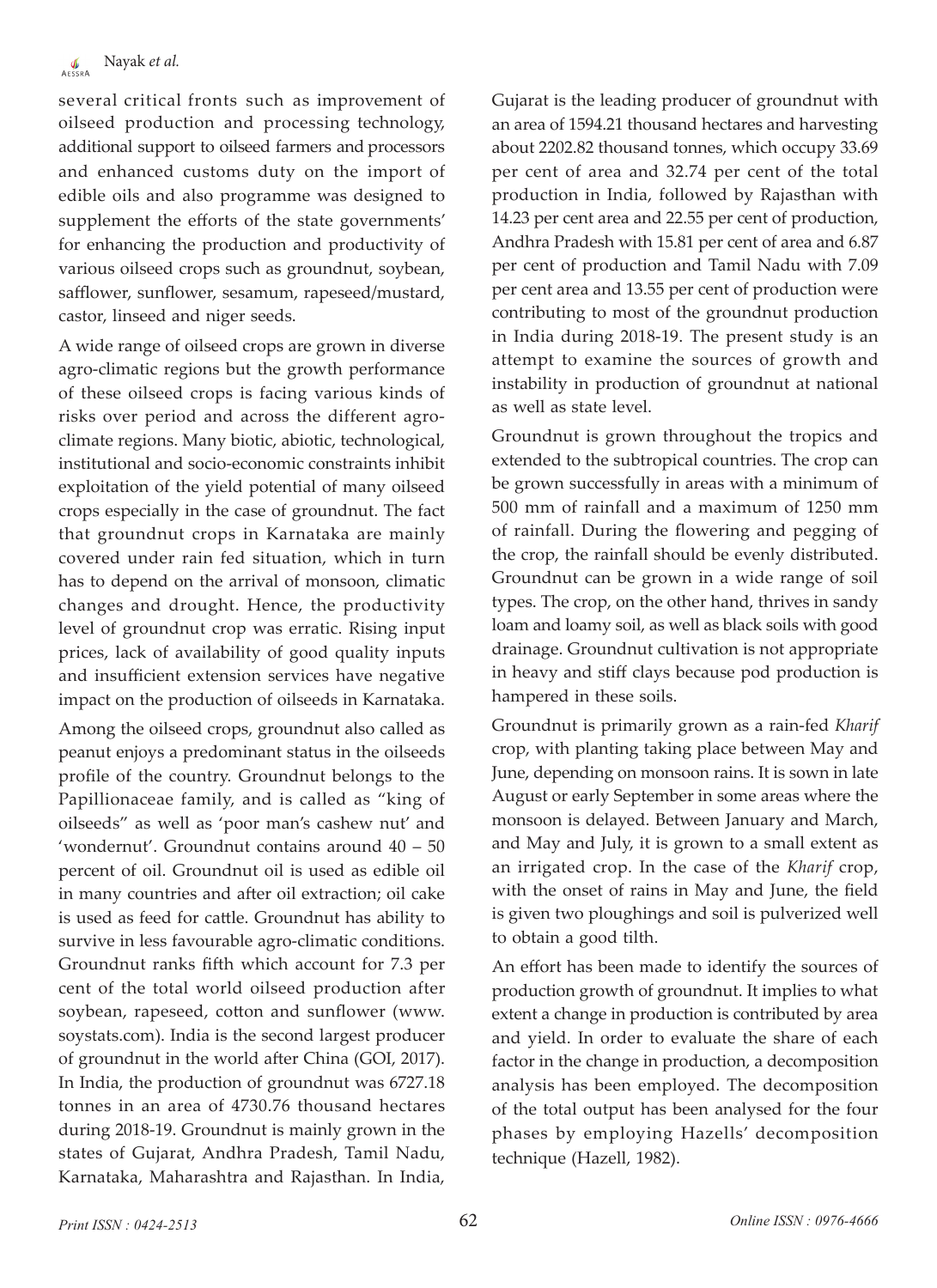## **MATERIALS AND METHODS**

The study pertains to Karnataka state and the country as a whole. The time series data pertaining to area, production, productivity of groundnut crop in India and Karnataka were collected from India stat. In view of the limitation of the data, the present study is restricted for a period of 48 years from 1971-72 to 2018-19 for analytical purpose. However, for better understanding of growth performance of groundnut crops and for instability analysis the growth in area, production and productivity were compared before and after introduction of Technology Mission on Oilseeds for the period from 1971-72 to 2018-19 which was further bifurcated into three sub periods *viz*., Period-I (1971-72 to 1986-87), Period-II (1987-88 to 2002-03) and Period-III (2003- 04 to 2018-19).

#### **Instability Analysis**

Instability analysis represents the uncertainty, with the help of indicators like Coefficient of variation, Standard deviation and instability index, etc. The instability in area, production and productivity of groundnut was analyzed using the following method suggested by Ray (1983).

Instability index = Standard deviation of natural  $\log$ arithm  $(Y_{t+1}/Y_t)$ 

Where,

 $Y_t$  is the area/production /yield in the current year and  $Y_{t+1}$  is for the next year.

This index is unit free and it measures deviations from the underlying trend.

The instability of groundnut in India as well as Karnataka was estimated using the Cuddy- Della Valle index and is commonly used to measure the extent of instability in exports and imports (Cuddy and Della Valle, 1978). It is a better measure than coefficient of co-variation because it is adjusted for trend, which is common in time series results.

The formula is as follows:

$$
I_x = \frac{SD}{\overline{Y}}\sqrt{1 - R^2} \times 100
$$

Where,

 $I_x$  = Instability index,

*SD* = Standard Deviation

 $\overline{Y}$  = Average value of the time series data

*R*2 = Coefficient of multiple determination obtained from the time series.

## **Hazell's decomposition method**

The model of decomposition was developed by Peter, B.R. Hazell in 1982. This model was primarily developed to analyze the instability in Indian cereal production. This method is one among the most common methods of decomposition used till now. In this model, average production and variance of production are decomposed into several components. This model is mainly used for the time series data.

## **Model**

Let *Q* be the production, *A* be the area and *Y* be the yield. Then for each crop,  $Q = A^*Y$ . The average production can be expressed as,

$$
E(Q) = \overline{A}\overline{Y} + Cov(A, Y) \cdots (1)
$$

Where,  $\overline{A}$  and  $\overline{Y}$  indicates the mean area and mean yield.

Thus, it can be noted that, the covariance between area and yield, as well as changes in the mean area and mean yield, have an effect on average output. The decomposition analysis' aim is to partition the changes in average output between the first and second periods.

The average production in first period and second period is given by,

$$
E\big(Q_t\big) = \overline{A}_t \overline{Y}_t + Cov\big(A_t, Y_t\big) \tag{2}
$$

And in the second period it is,

$$
E(Q_{II}) = \overline{A}_{II} \overline{Y}_{II} + Cov(A_{II}, Y_{II}) \qquad ...(3)
$$

Each variable in the second period is expressed as its counterpart in the first plus the change in the variable between the two. For example,

$$
\overline{A}_{II} = \overline{A}_I + \Delta \overline{A} \qquad \qquad \dots (4)
$$

Where,  $\Delta \overline{A} = \overline{A}_{II} - \overline{A}_{I}$ Thus equation 3 can be rewritten as,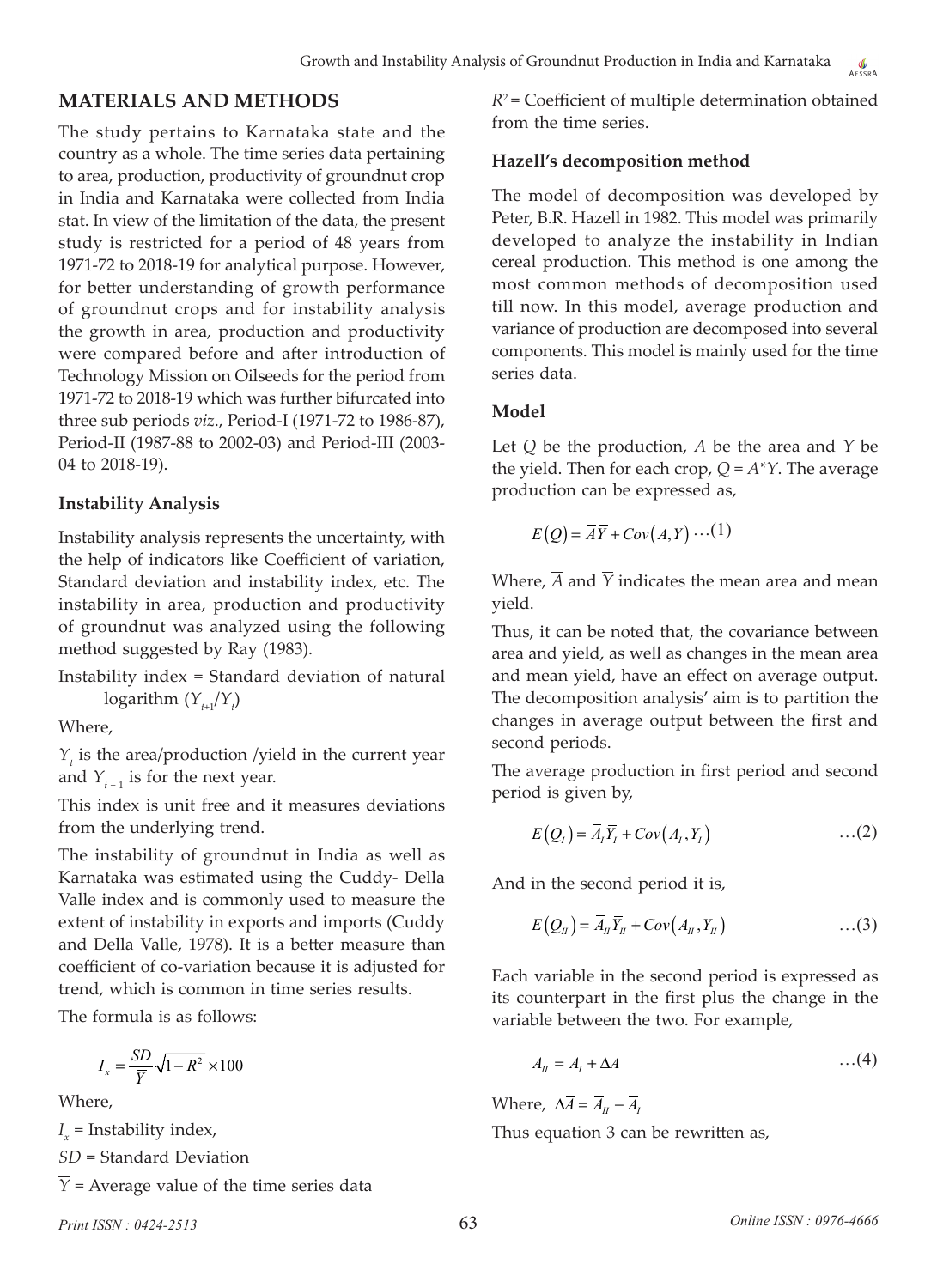al.

$$
E(Q_{II}) = (\overline{A}_I + \Delta \overline{A})(\overline{Y}_I + \Delta \overline{Y}) +
$$
  
\n
$$
Cov(A_I, Y_I) + \Delta Cov(A, Y) \qquad ...(5)
$$

The change in average production, Δ (*QQ*)**,** is obtained by subtracting equation (2) from equation (5). Thus,

$$
\Delta E(Q) = E(Q_{II}) - E(Q_{I})
$$
  
\n
$$
\Delta E(Q) = \overline{A}_{I} \Delta \overline{Y} + \overline{Y}_{I} \Delta \overline{A} + \Delta \overline{A} \Delta \overline{Y} +
$$
  
\n
$$
\Delta Cov(A, Y) \qquad ...(6)
$$

First period variables can be expressed as second period values less the change between two periods. For example,

$$
\overline{A}_t = \overline{A}_{tt} - \Delta \overline{A} \tag{7}
$$

This change in average production has four different components (sources of change). These sources include the changes in mean area  $(\Delta \overline{A})$ , changes in mean yield  $(\Delta Y)$ , the interaction between changes in mean area and mean yield  $(\Delta A\Delta \overline{Y})$  and the changes in the variability of area and yield (∆Cov (A,Y) (Hazell, 1982). These components of change in average production are arranged in the Table 1.

The analysis of the components of change in mean production can be depicted biometrically, on the simple assumption that COV  $(A, Y) = 0$ . This method of analysis uses the first period as the base, but an alternative procedure can be developed, based on the second period (Hazell, 1982). Both methods are mathematically correct, but method II combines pure and interaction effects and was not considered for this analysis.

The variance of production,  $V(Q)$ , can be expressed as,

$$
V(Q) = \overline{A}^{2}V(Y) + \overline{Y}^{2}V(A) + 2\overline{A}\overline{Y}
$$
  
\n
$$
Cov(A, Y) - Cov(A, Y)^{2} + R
$$
...(8)

Where R is a residual term, which is expected to be very small. From equation (8) it is noticed that V (Q) is not only a function of the variances of yield and area sown, but also of mean area and yield and of the covariance between area and yield. Change in any one of these lead to change in V (Q). The underlying objective of decomposition analysis is to partition the changes in the variability in Q to its constituent parts taking the values of the variables in the initial period as base.

The change in the variance of production can also be decomposed in the analogous way. Taking the variance of production and applying the variance formula given above leads to the decomposition as shown in Table 2. Here also the results are obtained by taking first period as the base.

Ten sources of change in variance in output can be identified. The components 1, 2, 5 and 6 represents the sources of change in mean output as shown in earlier case of decomposing the average production. But change can also occur through changes in variance of area, yield and the interaction between them.

Among the ten constituents of change in variance of production, the first four represents the pure effect and are of immense importance from variability point of view. The fifth component contributes towards the interaction effect, which is the outcome of simultaneous occurrence in change in mean area and yield. Sixth component represents the change in variability in area, yield and from changes in correlation between area and yield. The seventh and the eighth components refer to second and third degree interaction between changes in mean area, yield and also the variability in them. The last two sources of change are not significant in the present context.

#### **RESULTS AND DISCUSSION**

Instability is one of the important decision parameters in development dynamics and more so in the context of agriculture production. Instability in area, production and yield of groundnut has been discussed for India and Karnataka. The instability in area, production and yield of ground in India and Karnataka are presented in Table 3. The level of instability was marginally higher in groundnut area (8.7 %) during period II compared to period I (2.9%) and period III (7.3%). The variation in production and yield of groundnut was higher during the period III compared to period I and II. It indicates that the level of production and productivity instability was increased after 2003. The results are in line with Kalpana (2017) who also observed that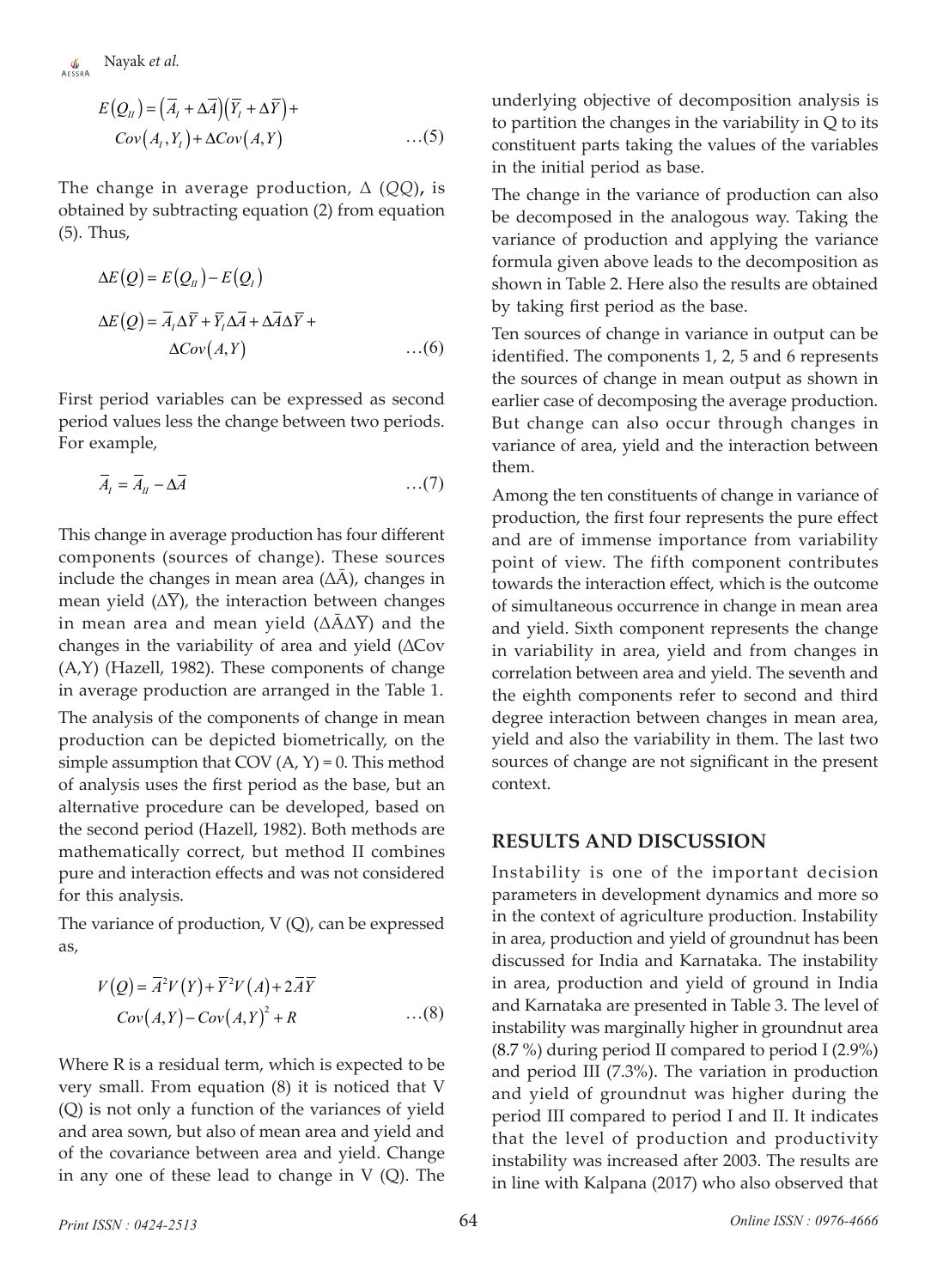| Sl. No. | <b>Sources of Change</b>                               | Symbol                                        | Component of change                           |
|---------|--------------------------------------------------------|-----------------------------------------------|-----------------------------------------------|
|         | Change in mean yield                                   |                                               | $A_1\Delta\overline{Y}$                       |
| 2       | Change in mean area                                    | ΛА                                            | $\overline{Y}_r \Delta \overline{A}$          |
|         | Interaction between change in mean area and mean yield | $\Delta \overline{Y}$ , $\Delta \overline{A}$ | $\Delta \overline{Y}$ , $\Delta \overline{A}$ |
| 4       | Change in area - yield Covariance                      | $\Delta$ Cov $(A, Y)$                         | $\Delta$ Cov $(A, Y)$                         |

**Table 1:** Components of change in average production

*Source: Hazell, 1982.*

#### **Table 2:** Components of change in variance of production

| <b>Sl. No.</b> | Source of changes                                                                         | Symbol                                                 | <b>Components of Change (Percentage)</b>                                                                                |
|----------------|-------------------------------------------------------------------------------------------|--------------------------------------------------------|-------------------------------------------------------------------------------------------------------------------------|
| $\mathbf{1}$   | Change in mean yield                                                                      | $\Delta \overline{Y}$                                  | $2(\bar{A}_1\Delta \bar{Y} \text{CoV} (A_v Y_i) + [2\bar{Y}_1\Delta \bar{Y} - (\Delta \bar{Y})^2]$<br>$V(A_1)$          |
| 2              | Change in mean area                                                                       | ΔĀ                                                     | $2\overline{Y}_n\Delta ACov(A_nY_n) + [2A_n\Delta A - (\Delta A)^2]$<br>$V(Y_i)$                                        |
| 3              | Change in yield variance                                                                  | $\Delta V(Y)$                                          | $(\bar{A}_1)^2 \Delta V(Y)$                                                                                             |
| $\overline{4}$ | Change in area variance                                                                   | $\Delta V(A)$                                          | $(\overline{Y}_I)^2 \Delta V(A)$                                                                                        |
| 5              | Interaction between changes in mean yield and mean<br>area                                | $\Delta \overline{Y}$ , $\Delta \overline{A}$          | $2\Delta \overline{Y} \Delta$ $\overline{A}$ CoV $(Y_1, A_1)$                                                           |
| 6              | Change in area-yield covariance                                                           | $\Delta$ Cov $(A, Y)$                                  | $[2\overline{A}_{1}\overline{Y}_{1}-2\overline{C_{0}V(Y_{\nu}A_{1})}] \Delta COV - [\Delta COV]$<br>(A, Y) <sup>2</sup> |
| 7              | Interaction between changes in mean area and yield<br>variance                            | $\Delta \bar{A}$ , $\Delta V(Y)$                       | $[2\bar{A}_r\Delta\bar{A} + (\Delta\bar{A})^2]\Delta V(Y)$                                                              |
| 8              | Interaction between changes in mean yield and area<br>variance                            | $\Delta \overline{Y}$ , $\Delta V(A)$                  | $[2\overline{Y}_1\Delta \overline{Y} + (\Delta \overline{Y})^2] \Delta V(A)$                                            |
| 9              | Interaction between changes in mean area and yield and<br>change in area-yield covariance | $\Delta \bar{A}, \Delta \bar{Y}, \Delta Cov$<br>(A, Y) | $[2\overline{Y}_{1}\Delta \bar{A} + 2\overline{A}_{1}\Delta + 2\Delta \bar{A} \Delta \overline{Y}] \Delta COV(A,Y)$     |
| 10             | Change in residual                                                                        | $\Delta R$                                             | $\Delta V(A, Y)$ – sum of other components                                                                              |

*Source: Hazell, 1982.*

more instability in period-II (2000-2014) compared to period–I (1985-1999) with respect to area, production, yield and seed of groundnut crop in India. The results are also in line with Jainuddin *et al.* (2019) who also reported the level of productivity instability was increased during after 1995s.

The study concludes that the fluctuation in area, production and yield was noticed in groundnut during the period II (1995-96 to 2015-16) compared to period–I (1975-76 to 1995-96) with respect to instability of groundnut production in Karnataka. The fact that the oil seed crops in Karnataka are mainly covered under rain fed conditions, which in turn has to depend on the arrival of monsoon, climatic changes and drought; the productivity level of groundnut crop was erratic. Availability of quality seeds of improved varieties is one of the major constraints limiting groundnut productivity.

Table 4 shows the sources of change in average groundnut production in India. Among the components of change 00.04, per cent of the increase was from increase in yield in period I but negative in period II, III and in whole period. 89.28, 89.68, 89.29 and 63.81 per cent from increase in the mean area and 03.11, 07.37, 11.93 and 27.12 per cent from area and yield interaction in period I, II, III and in whole period respectively. 07.63, 02.97, and 09.12 per cent from increase in the yield and area co-variance in period I, II and in overall period respectively and negative in period III. Overall the study observed that the area is contributing more to change in average production followed by interaction between change in mean area and mean yield. Hence, there is a need to increase the area under groundnut to increase the production by providing suitable facility to groundnut growing farmers. These results are little vary with Jainuddin *et al.* (2019) who reported during the whole period (1975-76 to 2015-16), change in mean yield was mainly contributing for the production of groundnut in all districts and divisions in Karnataka except Tumakur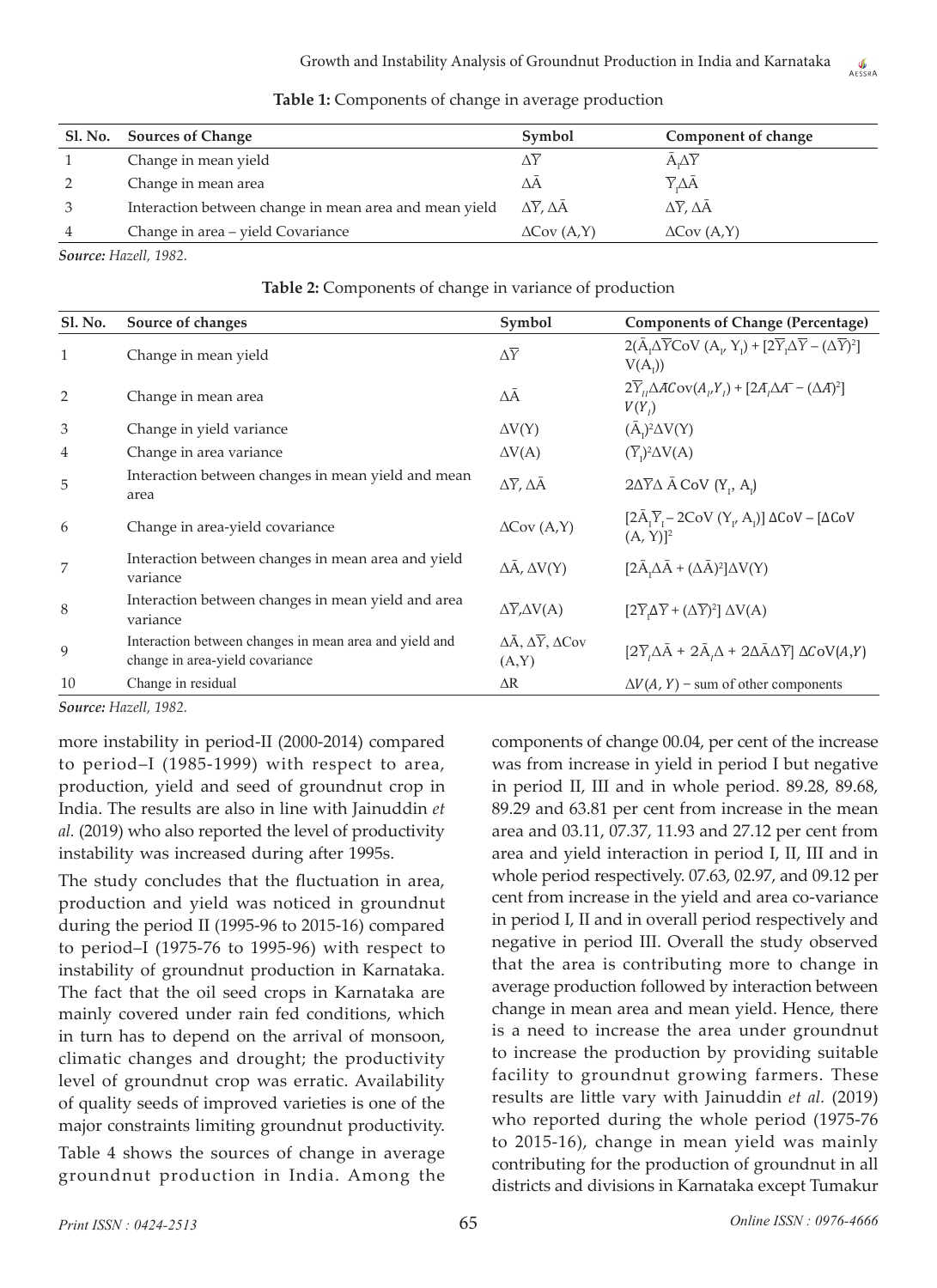|           | Periods                             | Instability index $(\% )$ |            |              |  |
|-----------|-------------------------------------|---------------------------|------------|--------------|--|
|           |                                     | Area                      | Production | Productivity |  |
|           | I Period (1971-72 to 1986-87)       | 2.9                       | 14.0       | 12.2         |  |
|           | II Period (1987-88 to 2002-03)      | 8.7                       | 15.8       | 12.5         |  |
|           | III Period (2003-04 to 2018-19)     | 7.3                       | 22.1       | 29.2         |  |
| India     | Overall Period (1971-72 to 2018-19) | 10.9                      | 19.4       | 24.0         |  |
|           | I Period (1971-72 to 1986-87)       | 11.7                      | 20.3       | 28.8         |  |
|           | II Period (1987-88 to 2002-03)      | 32.7                      | 35.7       | 12.3         |  |
|           | III Period (2003-04 to 2018-19)     | 38.4                      | 39.6       | 42.7         |  |
| Karnataka | Overall Period (1971-72 to 2018-19) | 38.1                      | 45.5       | 30.7         |  |

**Table 3:** Instability in area, production and productivity of groundnut in India and Karnataka

**Table 4:** Components of change in the Average Production of Groundnut in India

| Sl.<br>No.     | Source of changes                                                                             |                       |        | <b>Components of Change (Percentage)</b> |                   |          |  |  |
|----------------|-----------------------------------------------------------------------------------------------|-----------------------|--------|------------------------------------------|-------------------|----------|--|--|
|                | Description                                                                                   | Symbol                |        | $\mathbf{I}$                             | <b>III</b> Period | Overall  |  |  |
|                |                                                                                               |                       | Period | Period                                   |                   | Period   |  |  |
|                | Change in mean yield                                                                          | $\Delta \overline{Y}$ | 00.04  | $-00.01$                                 | $-00.01$          | $-00.02$ |  |  |
| 2              | Change in mean area                                                                           | $\Delta A$            | 89.28  | 89.68                                    | 89.29             | 63.81    |  |  |
| 3              | Interaction between change in mean area and $\Delta \bar{A}$ , $\Delta \bar{Y}$<br>mean yield |                       | 03.11  | 07.37                                    | 11.93             | 27.12    |  |  |
| $\overline{4}$ | Change in area-yield co-variance                                                              | $\Delta$ Cov(A,Y)     | 07.63  | 02.97                                    | $-1.20$           | 09.12    |  |  |
|                | <b>Total</b>                                                                                  |                       | 100    | 100                                      | 100               | 100      |  |  |

in Chitradurga, Bellary districts and Bangalore division followed by the change in mean area. Kalyan (2016) observed area change is the major component of change in groundnut production in Eastern Indian states during the period 1990-91 to 1999-2000.

The components of variance in the groundnut production in India are given in Table 5. All the entries in the table are expressed as per cent of change in the variance of groundnut production. The table shows the positive as well as negative signs. The positive sign of this statistics indicates instability, while a negative sign implies the stability for the crop production. During first period, the variance in production of groundnut for the nation as a whole was predominantly due to change in area variance (78.59%). During whole period, change in area variance, interaction between changes in area variance and mean yield, and Interaction between changes in mean area and yield and change in area-yield covariance are the predominant components for the change in variance of production of groundnut in India. Other components have stabilizing effect on groundnut production. The results vary with Jainuddin *et al.* (2019) who

reported that during the study period (1975-76 to 2015-16), the variance in production of groundnut for the state as a whole was predominantly due to interaction between change in mean yield and mean area (39.84 %) followed by change in yield variance (9.36 %), change in area variance (3.97 %), whereas the change in mean yield, change in mean area, interaction effect and residual components had a stabilizing effect on groundnut production. Policies and programmes should concentrate on increasing the area under cultivation and include non-traditional areas to increase the groundnut production.

It is revealed from Table 6 that the area under groundnut production in Karnataka plays a major role in growth of groundnut production in over all the period followed by change in area-yield covariance and interaction between change in mean area and mean yield in period I and II. During period III change in area-yield co-variance is acted as major sources of growth in groundnut production followed by change in mean area. Whereas in overall period change in mean area has acted as major sources of growth followed by interaction between change in mean area and mean yield. The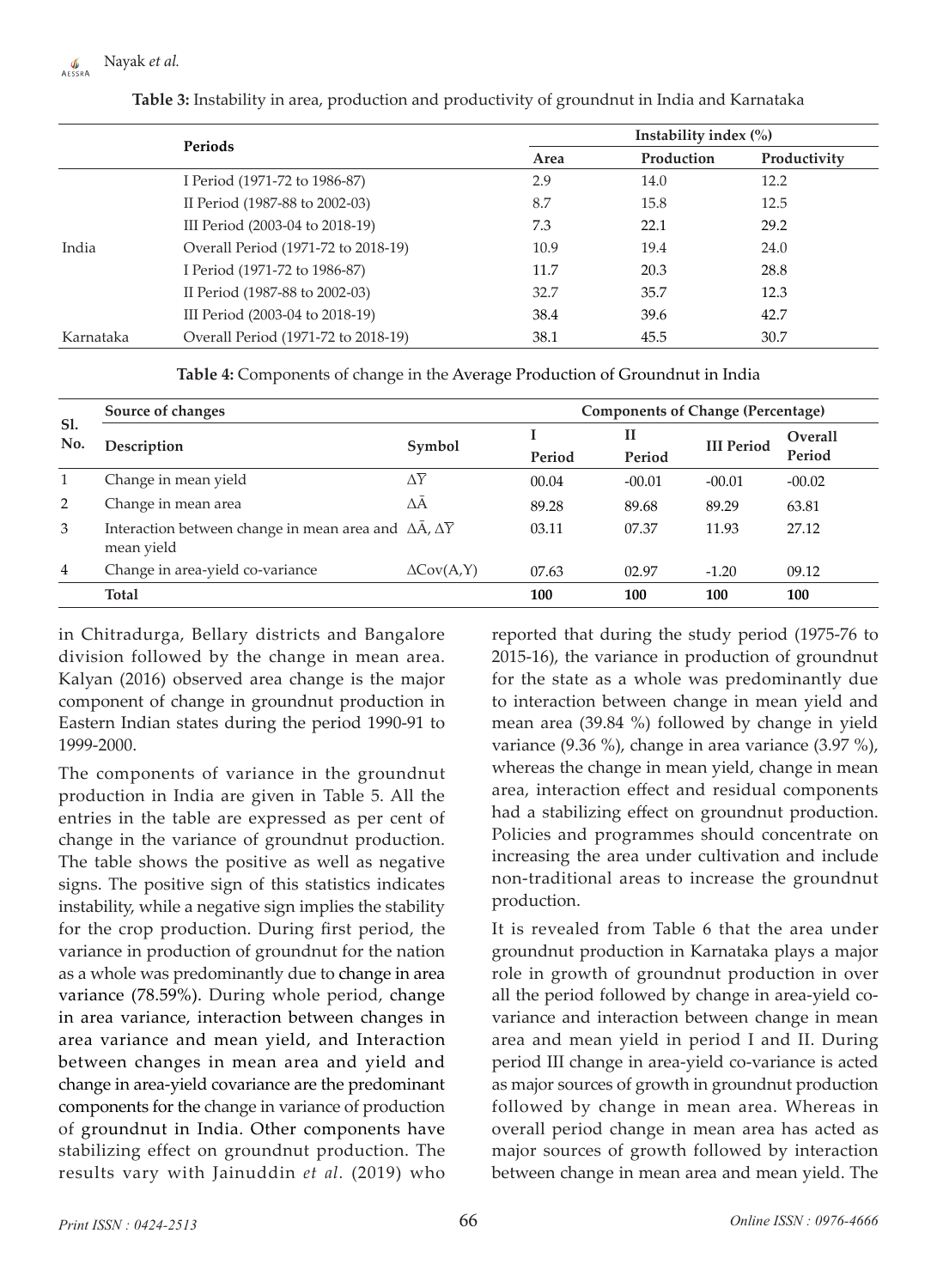| Sl. | Source of changes                                                              |                                                                   |             | <b>Components of Change (Percentage)</b> |               |                          |  |
|-----|--------------------------------------------------------------------------------|-------------------------------------------------------------------|-------------|------------------------------------------|---------------|--------------------------|--|
| No. | Description                                                                    | Symbol                                                            | I<br>Period | $\mathbf{H}$<br>Period                   | III<br>Period | <b>Overall</b><br>Period |  |
| 1   | Change in mean yields                                                          | $\Delta \overline{Y}$                                             | 0.00        | $-3.4E-05$                               | $-0.00$       | 0.00                     |  |
| 2   | Change in mean areas                                                           | $\Delta \bar{A}$                                                  | 0.33        | 3.8E-01                                  | 4.37          | $-0.74$                  |  |
| 3   | Change in yield variance                                                       | $\Delta V(Y)$                                                     | 0.00        | $-2.0E-06$                               | 0.00          | 0.00                     |  |
| 4   | Change in area variance                                                        | $\Delta V(A)$                                                     | 78.59       | $9.7E + 01$                              | 19.32         | 301.54                   |  |
| 5   | Interaction between changes in mean area<br>and mean yield                     | $\Delta \overline{Y}$ , $\Delta \overline{A}$                     | 0.01        | 3.1E-02                                  | 0.58          | $-0.31$                  |  |
| 6   | Change in yield - area covariance                                              | $\Delta$ Cov $(A, Y)$                                             | 0.03        | 1.3E-02                                  | $-0.06$       | $-0.12$                  |  |
| 7   | Interaction between changes in yield<br>variance and mean area                 | $\Delta \bar{A}$ , $\Delta V(Y)$                                  | $-0.00$     | 1.8E-03                                  | $-1.33$       | $-0.13$                  |  |
| 8   | Interaction between changes in area<br>variance and mean yield                 | $\Delta \overline{Y}$ , $\Delta V(A)$                             | 2.74        | $8.0E + 00$                              | 2.58          | 128.09                   |  |
|     | Interaction between changes in mean<br>yield and area and change in area-yield |                                                                   |             |                                          |               |                          |  |
| 9   | covariance                                                                     | $\Delta \bar{A}$ , $\Delta \bar{Y}$ , $\Delta \mathrm{Cov}$ (A,Y) | 0.08        | $-9.6E-01$                               | 7.78          | 61.136                   |  |
| 10  | Change in residual                                                             | $\Delta R$                                                        | 18.22       | $-4.3E + 00$                             | 66.76         | $-389.46$                |  |
|     | <b>Total</b>                                                                   |                                                                   | 100         | 100                                      | 100           | 100                      |  |

**Table 5:** Components of change in variance of production of Groundnut in India

**Table 6:** Components of change in the Average Production of Groundnut in Karnataka

| Sl. No.        | Source of changes                                         |                                     |          | <b>Components of Change (Percentage)</b> |          |          |  |
|----------------|-----------------------------------------------------------|-------------------------------------|----------|------------------------------------------|----------|----------|--|
|                | Description                                               | Symbol                              |          | П                                        | Ш        | Overall  |  |
|                |                                                           |                                     | Period   | Period                                   | Period   | Period   |  |
| 1              | Change in mean yield                                      | $\Delta\overline{Y}$                | $-00.22$ | $-00.22$                                 | 00.08    | $-00.01$ |  |
| 2              | Change in mean area                                       | ΔΑ                                  | 54.92    | 54.92                                    | 26.60    | 106.38   |  |
| 3              | Interaction between change in mean area<br>and mean yield | $\Delta \bar{A}$ , $\Delta \bar{Y}$ | 08.31    | 08.31                                    | $-01.22$ | 03.28    |  |
| $\overline{4}$ | Change in area-yield co-variance                          | $\Delta$ Cov $(A, Y)$               | 36.988   | 36.988                                   | 74.55    | $-09.65$ |  |
|                | <b>Total</b>                                              |                                     | 100      | 100                                      | 100      | 100      |  |

results are in tune with Nagarjun (2006) the area effect was positive in groundnut. The decline in interaction effect was observed more in crops such as groundnut and soybean in Karanataka. Jainuddin *et al.* (2019) also observed that the variation in groundnut production was predominantly due to interaction effect of yield and area during period I, whereas change in mean area largely contributed during period II in the state. By developing a suitable yield increasing technology in the state like HYV, expansion of irrigation area under groundnut will help to enhance the per unit production of groundnut as well as stabilize the area and yield of groundnut in the state.

The results of components of change in variance of

production of Groundnut in Karnataka are presented in Table 7. The table indicates that change in area variance is the dominant factor which influences the variance of production of groundnut during over all period. The result confirm the findings of Rao and Raju (2005) who have studied the pattern of growth and magnitude of instability in area, production and yield of groundnut in Andhra Pradesh and concluded that the contribution of area had a higher effect on production of groundnut. The results obtained are closely an agreement with the findings of Pusadekar (2018) who observed that the area effect was most responsible for change in groundnut production followed by interaction effect at country level, whereas yield effect was negative. The results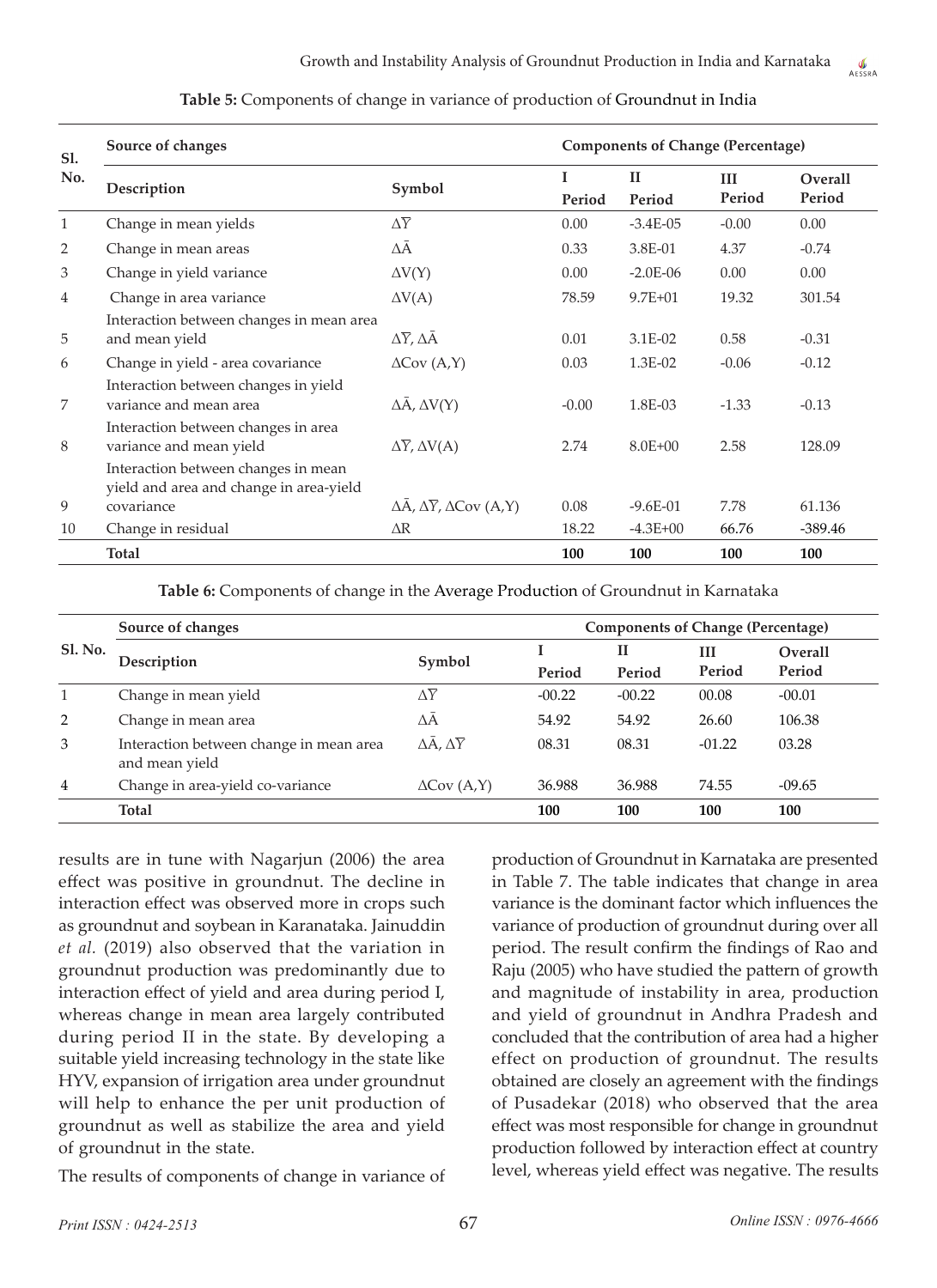|                | Source of changes                                                                            |                                                                   |           | <b>Components of Change (Percentage)</b> |         |         |  |
|----------------|----------------------------------------------------------------------------------------------|-------------------------------------------------------------------|-----------|------------------------------------------|---------|---------|--|
| <b>Sl. No.</b> | <b>Description</b>                                                                           | <b>Symbol</b>                                                     | T         | П                                        | III     | Overall |  |
|                |                                                                                              |                                                                   | Period    | Period                                   | Period  | Period  |  |
| 1              | Change in mean yields                                                                        | $\Delta \overline{Y}$                                             | 0.01      | 0.00                                     | 0.00    | 0.00    |  |
| 2              | Change in mean areas                                                                         | ΔĀ                                                                | $-1.20$   | $-0.12$                                  | 0.01    | $-0.20$ |  |
| 3              | Change in yield variance                                                                     | $\Delta V(Y)$                                                     | 0.00      | 0.00                                     | 0.00    | 0.00    |  |
| 4              | Change in area variance                                                                      | $\Delta V(A)$                                                     | 232.85    | 108.72                                   | 107.45  | 102.85  |  |
| 5              | Interaction between changes in mean<br>area and mean yield                                   | $\Delta \overline{Y}$ , $\Delta \overline{A}$                     | $-0.18$   | 0.01                                     | 0.00    | $-0.01$ |  |
| 6              | Change in yield - area covariance                                                            | $\Delta$ Cov $(A, Y)$                                             | $-0.81$   | 0.01                                     | 0.03    | 0.02    |  |
| 7              | Interaction between changes in yield<br>variance and mean area                               | $\Delta \bar{A}$ , $\Delta V(Y)$                                  | $-0.09$   | $-0.00$                                  | $-0.00$ | $-0.01$ |  |
| 8              | Interaction between changes in area<br>variance and mean yield                               | $\Delta Y$ , $\Delta V(A)$                                        | 35.22     | $-4.48$                                  | $-4.93$ | 3.18    |  |
| 9              | Interaction between changes in mean<br>yield and area and change in area-yield<br>covariance | $\Delta \bar{A}$ , $\Delta \bar{Y}$ , $\Delta \mathrm{Cov}$ (A,Y) | 4.69      | 0.09                                     | 0.02    | $-0.13$ |  |
| 10             | Change in residual                                                                           | $\Delta R$                                                        | $-170.48$ | $-4.21$                                  | $-2.58$ | $-5.69$ |  |
|                | <b>Total</b>                                                                                 |                                                                   | 100       | 100                                      | 100     | 100     |  |

**Table 7:** Components of change in variance of production of Groundnut in Karnataka

are also in line with the results of Paul *et al.* (2013); they concluded that during the overall period the change in the total production of groundnut was completely due to change in area under the crop as yield and interaction effects are very negligible. The findings of Ramesh chand and Raju, (2009) aptly support the findings of the study.

# **CONCLUSION**

Instability is one of the important decision parameters in development dynamics and more so in the context of agriculture production. Instability of area, production and yield of groundnut has been discussed in both India and Karnataka. The level of instability was marginally higher in groundnut area (8.7 %) during period II compared to period I (2.9%) and period III (7.3%). The variation in production and yield of groundnut was higher during the period III compared to period I and II. The change in mean area is contributing more to change in average production of groundnut in India and Karnataka followed by interaction between change in mean area and mean yield. Change in area variance is the predominant component contributing to the change in variance of production of groundnut in India as well as in Karnataka. The area under cultivation of groundnut cannot be increased overnight as it is

grown in rainfed condition; there is unpredictability in the onset of monsoons, annual rainfall and its distribution over the growing season leading to very low yield. Since groundnut is cultivable throughout the year, the area can be increased with improved cultural practices and improved cultivars contribute radically towards stability and increase of yield in all the cultivating states. From the outcome of the result, it is concluded that the researches and policy makers have to take more attention to develop location specific cultural practice to increase and sustain groundnut production and yield in the nation. Policies and programmes should concentrate on increasing the area under cultivation to include non-traditional areas to increase groundnut production.

## **REFERENCES**

- Cuddy, J.D.A. and Della Valle, P.A. 1978. Measuring the instability of time series data. *Oxford Bullet Econ. Stat.*, **40**(10): 79-84.
- Jainuddin, S.M., Seema, K. Suhasini and Lavanya T. 2019. Determinants of Growth and Instability of Groundnut Production in Karnataka: Evidence from Hazel's Decomposition Model. *Econ. Affa.*, **64(**3): 649-661.
- Kalpana P.A. 2017. Study on Change and Instability of Groundnut Crop in India. *J. Adv. Res. Appl. Math. Sta.,* **2**(1&2): 31-35.